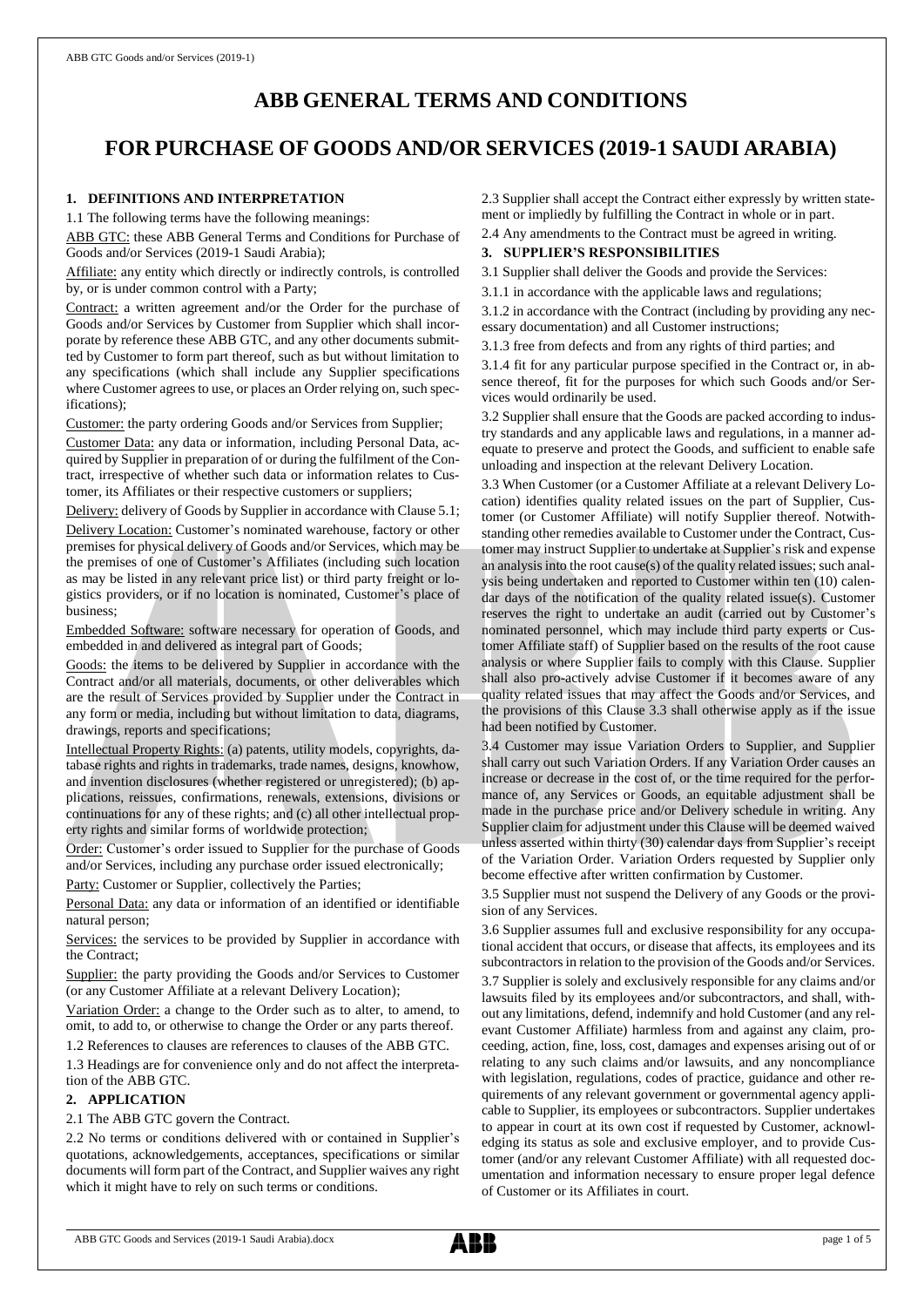3.8 Customer is authorized to make, or procure the making of, any payments due to Supplier's employees and subcontractors providing Goods and/or Services under the Contract, in order to avoid lawsuits, liens or encumbrances. Such payments may be made through withholding Supplier's credits, offsetting or in any other way. Supplier shall provide any support requested by Customer with regard to such payments and indemnify and hold harmless Customer and its Affiliates for any payments made.

## **4. PAYMENT, INVOICING**

4.1 In consideration of the Goods delivered and/or the Services provided by Supplier in accordance with the Contract, Customer shall pay to Supplier the purchase price stated in the Contract provided the invoice fulfils the requirements defined by Customer. Payment shall be made in the country in which Supplier is registered, to a bank account in the name of Supplier. The price is inclusive of all fees and taxes (other than VAT or equivalent) and of all costs of manufacturing, processing, warehousing and packaging (including returning any returnable packaging) of any Goods.

4.2 Supplier shall submit invoices in an auditable form, complying with applicable laws, generally accepted accounting principles and the specific Customer requirements, containing the following minimum information: Supplier name, address and reference person including contact details; invoice date; invoice number; Order number and Supplier number; address of Customer; quantity; specification of Goods and/or Services; price (total amount invoiced); currency; tax or VAT amount; tax or VAT number; Authorized Economic Operator and/or Approved Exporter Authorization number and/or other customs identification number, if applicable; payment terms as agreed. Supplier shall state the Order number on all invoices (in particular but not limited to commercial, pro forma or customs invoices).

4.3 Invoices must be sent to the billing address specified in the Contract (or as otherwise agreed with Customer).

4.4 Customer shall pay the invoice in accordance with the payment terms agreed in the Contract.

4.5 Customer will reimburse expenses only at cost and to the extent agreed in writing.

4.6 Services charged on the basis of hourly rates require written confirmation of Supplier's time sheets by Customer. Supplier shall submit such time sheets to Customer for confirmation as may be instructed by Customer but latest together with any related invoice. Confirmation of time sheets cannot be construed as acknowledgement of any claims. Customer is not obliged to pay invoices based on time sheets which are not confirmed by Customer in writing.

4.7 Customer reserves the right to set off or withhold payment for Goods and/or Services not provided in accordance with the Contract.

4.8 If an invoice received by Customer is not paid by the due date, Supplier may give notice in writing that the amount is overdue. Thirty (30) days after receipt of notice, unless the payment is disputed in good faith by Customer, Supplier may charge interest at the rate of 3% above the 3-month LIBOR rate (for unsecured USD loans) on any unpaid and undisputed amount, from the date payment fell due (or such other date as may be agreed in writing between the Parties), until receipt of the amount owed. Supplier acknowledges and agrees that this Clause 4.8 provides Supplier with a substantial remedy in respect of any late payment of sums due under any Contract.

## **5. DELIVERY, PERFORMANCE OF SERVICES**

5.1 Unless agreed otherwise in the Contract, the Goods shall be delivered in accordance with INCOTERMS 2010 FCA, to the Delivery Location.

5.2 The Services shall be provided at the Delivery Location.

5.3 Supplier shall provide, no later than at the time of acceptance of the Contract, the following minimum information: number of packages and contents, the customs tariff numbers of the country of consignment, and the countries of origin for all Goods. For controlled Goods, the relevant national export control numbers must be indicated and, if the Goods and/or Services are subject to U.S. export regulations, the U.S. Export Control Classification Numbers (ECCN) or classification numbers of the International Traffic in Arms Regulations (ITAR) must be specified. Proofs of preferential origin as well as conformity declarations and marks of the country of consignment or destination are to be submitted without being requested; certificates of origin upon request.

5.4 The Goods shall be delivered, and Services shall be provided, during Customer's business hours (or those of the requested Delivery Location) unless otherwise requested by Customer.

5.5 Upon Delivery, Supplier (or its appointed carrier) shall provide Customer (or, if requested, any nominated Customer Affiliate at the Delivery Location) a delivery note and any other required export and import documents not mentioned in Clause 5.3. If Customer has approved partial delivery, such delivery note shall also include the outstanding balance.

5.6 Ownership of the Goods passes to Customer at Delivery. To the extent that the Goods contain Embedded Software, ownership of such Embedded Software will not passto Customer, but Supplier shall grant, or – as applicable – shall procure that the third party owner grants, Customer and all users a worldwide, irrevocable, perpetual, transferable, non-exclusive, royalty-free right to use the Embedded Software as integral part of such Goods and/or for servicing either of them. For the avoidance of doubt, Supplier shall have no rights of retention of title, and Supplier will convey good title to the Goods, free of any liens or encumbrances (but transfer of title and ownership in the Goods to Customer shall not release Customer from its obligation to pay for those Goods, in accordance with the terms of the Contract).

## **6. ACCEPTANCE**

6.1 Delivery of Goods or provision of Services shall not be deemed to be acceptance of such Goods or Services by Customer. Customer (or its nominated Customer Affiliate at the Delivery Location) shall have reasonable time to inspect or test the Goods and/or Services and to report any defects to Supplier. If a defect in the Goods and/or Services was not reasonably detectable during the inspection, Customer (or its nominated Customer Affiliate at the Delivery Location) shall have reasonable time to provide notice of such defect after it has become apparent and/or to reject the Goods and/or Services.

6.2 The Parties may agree on a certain acceptance procedure, in which case acceptance will be subject to Customer's written acceptance statement (or that of Customer's nominated Affiliate). Supplier shall inform Customer (and any relevant Customer Affiliate) in writing within a reasonable time period in advance when the Goods and/or Services are ready for acceptance.

6.3 Customer may enforce any remedy defined in the Contract for any rejected Goods or Services.

## **7. DELAY**

Supplier will deliver Goods in accordance with any date or time, and at least in accordance with any lead times, specified in the Contract. If the Delivery of Goods or the provision of Services does not comply with the agreed date(s), Customer may:

7.1 terminate the Contract in whole or in part;

7.2 refuse any subsequent delivery of the Goods or provision of the Services;

7.3 recover from Supplier any expenses reasonably incurred by Customer (or any affected Customer Affiliate) in obtaining the Goods and/or Services in substitution from another supplier;

7.4 claim damages for any cost, loss, expenses and liquidated damages incurred by Customer (or by any affected Customer Affiliate) which are attributable to Supplier's delay;

7.5 claim liquidated damages as agreed in the Contract;

and it is agreed that Customer may select one or more such remedies, and recovering costs or damages under any of Clauses 7.3 to 7.5 shall not exclude Customer from recovering other costs or damages under the other parts of this Clause 7.

#### **8. WARRANTY AND REMEDIES**

8.1 Supplier warrants that the Goods and/or Services comply with the Contract, including but without limitation to Supplier's responsibilities as defined in Clause 3.1.

ABB GTC Goods and Services (2019-1 Saudi Arabia).docx **page 2 of 5**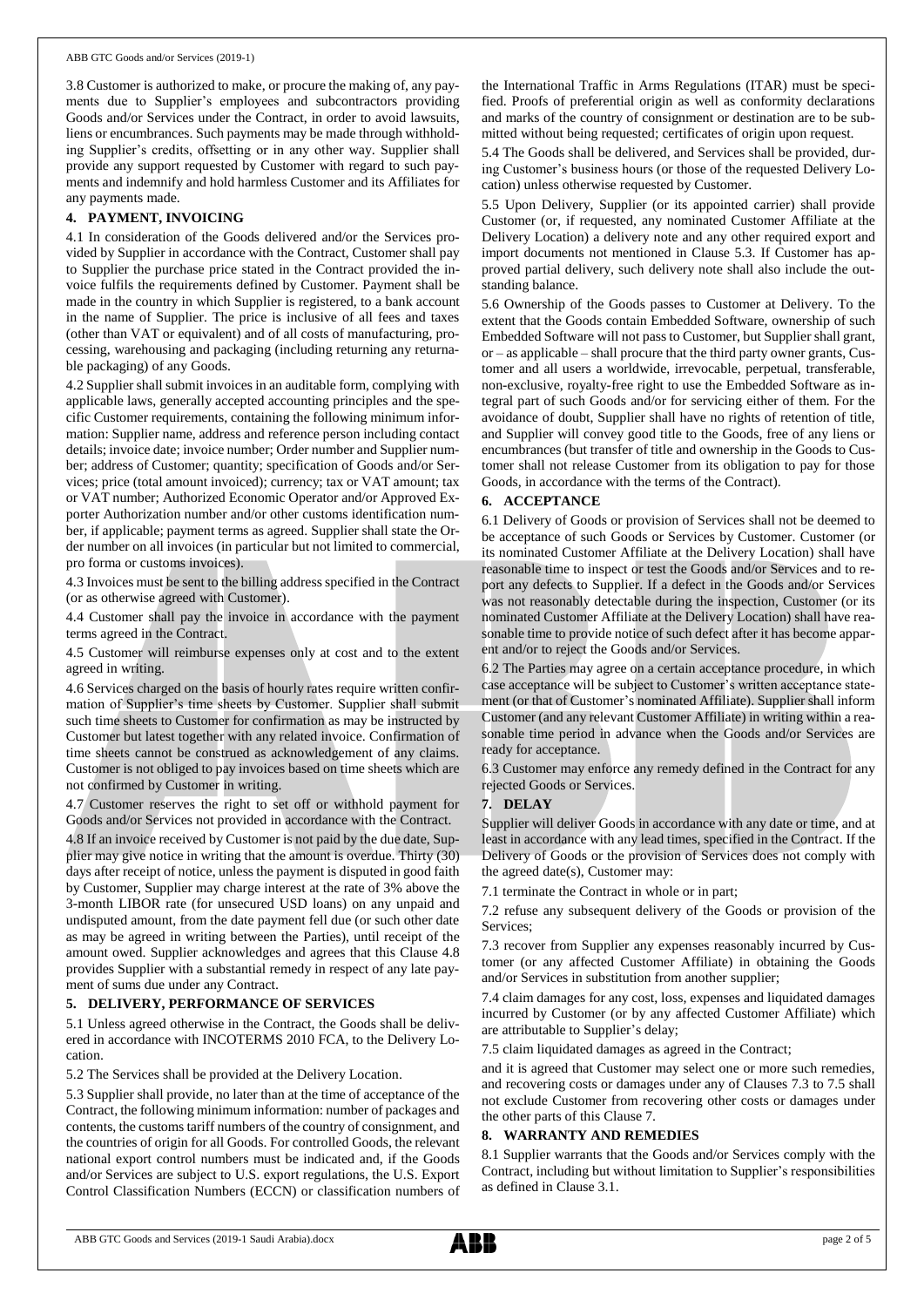8.2 Supplier warrants that the Goods are new and unused at the date of Delivery and remain free from defects during the warranty period.

8.3 The warranty period is twenty four (24) months from Delivery, or as otherwise set out in the Contract.

8.4 In case of breach of any warranty which is not remedied within forty-eight (48) hours from Customer's notification, or in case of any other breach of the Contract, Customer is entitled to enforce any or all of the following remedies at its discretion and at Supplier's expense:

8.4.1 to give Supplier an opportunity to carry out any additional work necessary to ensure that the Contract is fulfilled;

8.4.2 to require Supplier promptly to repair or replace the defective Goods and/or Services;

8.4.2 to carry out (or to instruct a third party to carry out) any additional work necessary to make the Goods and/or Services comply with the Contract;

8.4.3 to refuse any further Goods and/or Services;

8.4.4 to require Supplier to indemnify and hold harmless Customer (and any relevant Customer Affiliate) for such damages as may have been sustained by Customer (or any Customer Affiliate) as a result of Supplier's breach of the Contract;

8.4.5 to terminate the Contract, and in such event:

8.4.5.1 Customer has no obligation to compensate Supplier (including paying for the Goods and/or Services which have been rejected); and

8.4.5.2 at Customer's option, Supplier shall pay back to Customer any remuneration received from Customer for the Goods and/or Services and take back the Goods at Supplier's own cost and risk; and

8.4.5.3 Customer may source equivalent replacement goods and/or services from an alternative supplier (with any incremental costs incurred in doing so being for Supplier's account).

8.5 In case of a breach of any warranty, the entire warranty period shall be restarted for the defective Goods/Services from the date the remediation is completed to Customer's satisfaction.

8.6 The rights and remedies available to Customer under the Contract are cumulative and are not exclusive of any rights or remedies available at law or in equity.

# **9. INTELLECTUAL PROPERTY RIGHTS**

9.1 Subject to Clause 9.2, Supplier hereby grants Customer and its Affiliates, or undertakes to procure that Customer and its Affiliates are granted, a worldwide, irrevocable, transferable, sub-licensable, non-exclusive, royalty-free license to use the Intellectual Property Rights in the Goods, including Embedded Software, if any.

9.2 Supplier herewith assigns to Customer (or will assign to Customer's nominated Affiliate) full ownership rights in any Intellectual Property Rights in Goods resulting from the Services. Supplier further agrees, upon Customer's request and at its cost, to take all further steps necessary to perfect Customer's ownership (or that of its nominated Affiliate) to the Intellectual Property Rights.

9.3 Intellectual Property Rights in any Goods created by or licensed to Supplier prior or outside a Contract (Pre-Existing IPR) will remain vested in Supplier (or the third party owner). To the extent that Pre-Existing IPR are embedded in any Goods resulting from the Services, Supplier grants, or undertakes to procure that the third party owner grants, Customer and its Affiliates a worldwide, irrevocable, transferable, sub-licensable, non-exclusive, royalty-free license to use the Pre-Existing IPR as part of such Goods, including the right to improve, develop, market, distribute, sublicense or otherwise use such Pre-Existing IPR.

9.4 Supplier must specify in writing and prior to Delivery all open source software contained in or used by Embedded Software, if any, and request Customer's written approval. Supplier agrees to replace at its own cost any open source software components rejected by Customer with software of at least the same quality and functionality.

9.5 If any claim is made against Customer (or any Customer Affiliate) that the Goods and/or Services infringe a third party's Intellectual Property Rights, Supplier shall at its cost, but at Customer's discretion: (i) procure for Customer, Customer's Affiliates and Customer's clients, as the case may be, the right to continue using the Goods and/or Services;

(ii) modify the Goods and/or Services so they cease to be infringing; or (iii) replace the Goods and/or Services with non-infringing equivalents. Otherwise, Customer is entitled to terminate the Contract and to reclaim all sums which it, or any Customer Affiliate, has paid to Supplier thereunder.

#### **10. COMPLIANCE, INTEGRITY**

10.1 Supplier shall provide the Goods and/or Services in compliance with all relevant laws, regulations, and codes of practice.

10.2 Supplier and its subcontractors must comply with the ABB List of Prohibited and Restricted Substances and report to Customer (and/or any Customer Affiliate operating at the relevant Delivery Location) the substances contained in the Goods. Supplier must also comply with the reporting and other requirements regarding Conflict Minerals made available under **[www.abb.com](http://www.abb.com/) – Supplying – Material Compliance – ABB Policy and Supplier Requirements** or otherwise and shall provide Customer (and any relevant Customer Affiliate) with documents, certificates and statements as requested. Any statement made by Supplier to Customer (whether directly or indirectly) with regard to materials used for or in connection with the Goods and/or Services will be deemed to be a representation under the Contract.

10.3 Supplier represents and warrants that it is and will remain fully compliant with all applicable trade and customs laws, regulations, instructions, and policies, including, but not limited to, satisfying all necessary clearance requirements, proofs of origin, export and import licenses and exemptions from, and making all proper filings with appropriate governmental bodies and/or disclosures relating to the provision of services, the release or transfer of goods, hardware, software and technology.

10.4 No material or equipment included in or used for the Goods and/or Services must originate from any company or country listed in any relevant embargo issued by the authority in the country where the Goods and/or Services will be used, or by an authority otherwise having influence over the equipment and material forming part of the Goods and/or Services. If any of the Goods and/or Services are or will be subject to export restrictions, it is Supplier's responsibility to promptly inform Customer (and any relevant Customer Affiliate) in writing of the particulars of such restrictions.

10.5 Each Party warrants that it will not, directly or indirectly, and that each has no knowledge that other persons will, directly or indirectly, make any payment, gift or other commitment to its customers, to government officials or to agents, directors and employees of each Party, or any other party, in a manner contrary to applicable laws (including but not limited to the U. S. Foreign Corrupt Practices Act, the UK Bribery Act 2010 and, where applicable, legislation enacted by member states and signatories implementing the OECD Convention Combating Bribery of Foreign Officials), and shall comply with all relevant laws, regulations, ordinances and rules regarding bribery and corruption. Nothing in the Contract will render either Party or any of its Affiliates liable to reimburse the other for any such consideration given or promised.

10.6 Supplier herewith acknowledges and confirms that Supplier has received a copy of ABB's Code of Conduct and ABB's Supplier Code of Conduct or has been provided information on how to access both ABB Codes of Conduct online under **[www.abb.com/Integrity](http://www.abb.com/Integrity)**. Supplier agrees to perform its contractual obligations in accordance with both ABB Codes of Conduct.

10.7 ABB has established reporting channels where Supplier and its employees may report suspected violations of applicable laws, policies or standards of conduct (Web portal: **[www.abb.com/Integrity](http://www.abb.com/Integrity) – Reporting Channels**; contact details specified on this Web portal), and Supplier shall ensure that such reporting channels are used to report any suspected violations.

10.8 Any violation of an obligation contained in this Clause 10 is a material breach of the Contract and entitles the other Party to terminate the Contract with immediate effect and without prejudice to any further rights or remedies available thereunder or at law. Notwithstanding anything to the contrary in the Contract, Supplier shall, without any limitations, indemnify and hold harmless Customer (and any affected Customer Affiliate) for all liabilities, damages, cost or expenses incurred

ABB GTC Goods and Services (2019-1 Saudi Arabia).docx page 3 of 5

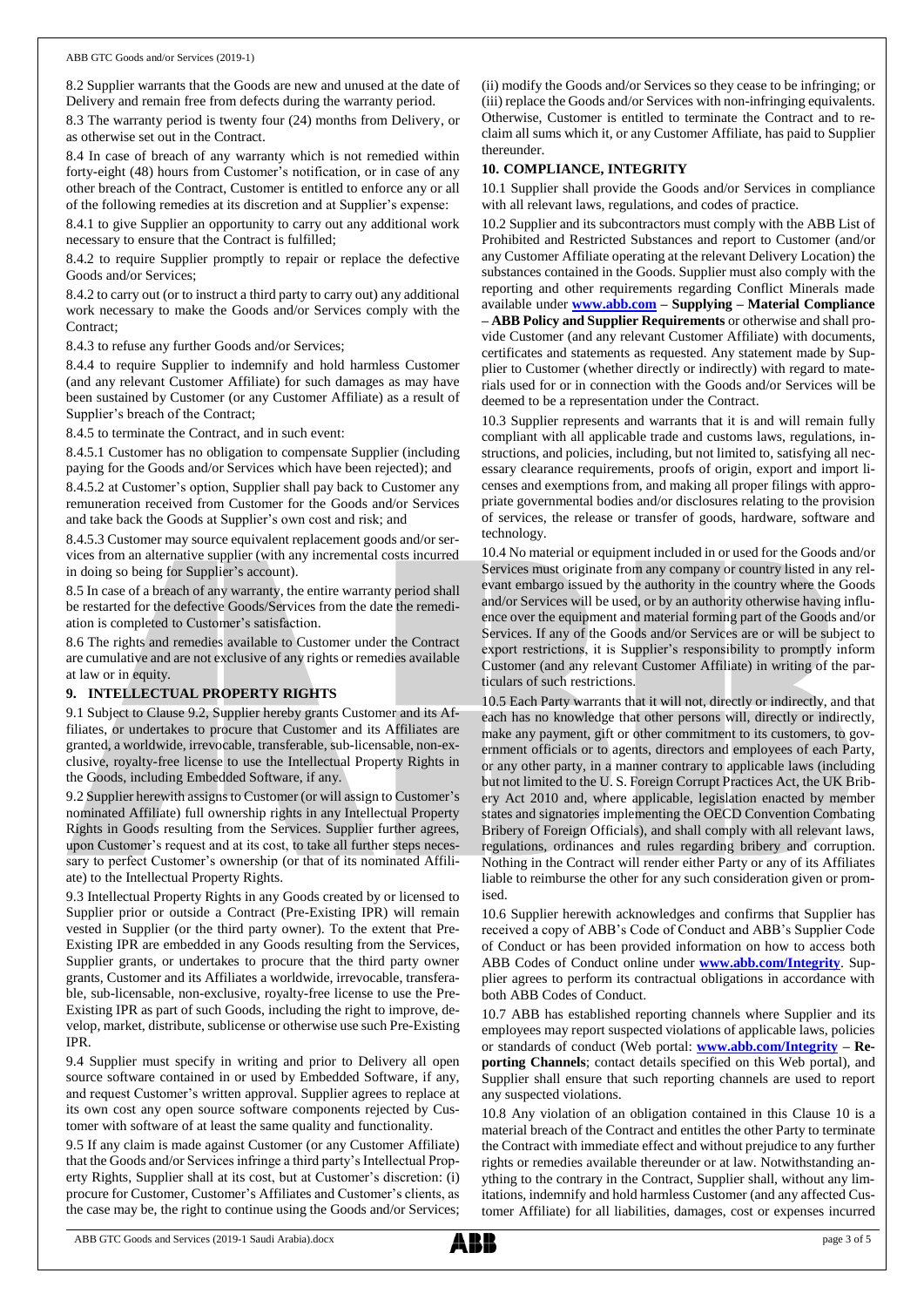as a result of any such violation and/or termination of the Contract, or arising from export restrictions concealed by Supplier.

# **11. CONFIDENTIALITY, DATA SECURITY, DATA PROTECTION**

11.1 Supplier shall keep in strict confidence all Customer Data and any other information concerning Customer's or its Affiliates' business, their products and/or their technologies which Supplier obtains in connection with the Goods and/or Services to be provided (whether before or after acceptance of the Contract). Supplier shall restrict disclosure of such confidential material to such of its employees, agents or subcontractors or other third parties as need to know the same for the purpose of the provision of the Goods and/or Services to Customer. Supplier shall ensure that such employees, agents, subcontractors or other third parties are subject to and comply with the same obligations of confidentiality as applicable to Supplier and will be liable for any unauthorized disclosures.

11.2 Supplier shall apply appropriate safeguards, adequate to the type of Customer Data to be protected, against the unauthorised access or disclosure of Customer Data and protect such Customer Data in accordance with the generally accepted standards of protection in the related industry, or in the same manner and to the same degree that it protects its own confidential and proprietary information – whichever standard is higher. Supplier may disclose confidential information to Permitted Additional Recipients (which means Supplier's authorised representatives, including auditors, legal counsel, consultants and advisors) provided always that: (i) such information is disclosed on a strict need-toknow basis; and (ii) such Permitted Additional Recipients sign with Supplier a confidentiality agreement with terms substantially similar hereto or, where applicable, are required to comply with codes of professional conduct ensuring confidentiality of such information. Supplier shall comply with, and ensure that the Permitted Additional Recipients comply with, any security procedure, policy or standard provided to Supplier by Customer or any of its Affiliates from time to time, and in particular with the ABB Cyber Security Requirements for Suppliers as made available under **[www.abb.com/Supplying/Cybersecu](http://www.abb.com/Supplying/Cybersecurity)[rity](http://www.abb.com/Supplying/Cybersecurity)**, or as otherwise set out in the Contract.

11.3 Supplier must not: (i) use Customer Data for any other purposes than for providing the Goods and/or Services; or (ii) reproduce the Customer Data in whole or in part in any form except as may be required by the Contract; or (iii) disclose Customer Data to any third party, except to Permitted Additional Recipients or with the prior written consent of Customer.

11.4 Supplier shall install and update at its own cost adequate virus protection software and operating system security patches for all computers and software utilized in connection with providing the Goods and/or Services.

11.5 Supplier shall inform Customer (and any affected Customer Affiliate) without delay about suspicion of breaches of data security or other serious incidents or irregularities regarding any Customer Data.

11.6 Supplier agrees that Customer (and any affected Customer Affiliate) may provide any information received from Supplier to other Affiliates of Customer and to third parties.

## 11.7 **Protection of Personal Data**

11.7.1 If Customer discloses Personal Data to Supplier, Supplier shall comply with all applicable data protection laws and regulations.

11.7.2 Supplier shall apply appropriate physical, technical and organizational measures to ensure a level of security of Personal Data appropriate to the respective risk and the ability to ensure the ongoing confidentiality, integrity, availability and resilience of processing systems and services.

11.7.3 Supplier agrees that it will not withhold or delay its consent to any changes to this Clause 11 which in Customer's or its Affiliates' reasonable opinion are required to be made in order to comply with applicable data protection laws and regulations and/or with guidelines and advice from any competent supervisory authority, and agrees to implement any such changes at no additional cost to Customer.

11.7.4 Supplier acknowledges that the processing of Personal Data in accordance with the Contract may require the conclusion of additional data processing or data protection agreements with Customer or its Affiliates. To the extent such additional agreements are not initially concluded as part of the Contract, Supplier, its relevant Affiliates or subcontractors shall upon Customer's request promptly enter into any such agreement(s), as designated by Customer and as required by mandatory law or a competent data protection or other competent authority.

# **12. LIABILITY AND INDEMNITY**

12.1 Without prejudice to applicable mandatory law, Supplier shall, without any limitations, indemnify and hold harmless Customer, and any affected Customer Affiliate, for all liabilities, damages, cost, losses or expenses incurred by Customer (or such Customer Affiliate) as a result of Supplier's breach of the Contract. Supplier shall, without any limitations, indemnify and hold harmless Customer and each relevant Customer Affiliate for any claim made by a third party against Customer (or such Customer Affiliate) in connection with the Goods and/or Services, including but without limitation to claims that such Goods and/or Services infringe a third party's Intellectual Property Rights. Upon Customer's request Supplier shall defend Customer (or any relevant Customer Affiliate) against any third party claims.

12.2 Supplier is responsible for the control and management of all of its employees, suppliers and/or subcontractors, and it is responsible for their acts or omissions as if they were the acts or omissions of Supplier.

12.3 Supplier shall maintain in force, and upon request provide evidence of, adequate liability insurance and statutory worker's compensation/employer's liability insurance with reputable and financially sound insurers, which however will not relieve Supplier from any liability towards Customer (or any Customer Affiliate). The insured amount cannot be considered as limitation of liability.

12.4 Customer reserves the right to set off any claims under a Contract against any amounts owed to Supplier.

## **13. TERMINATION**

13.1 Customer may terminate the Contract for convenience in whole or in part by giving Supplier thirty (30) calendar days written notice. In such event Customer shall pay to Supplier the value of the delivered but unpaid Goods and/or Services (provided that such Goods and/or Services otherwise comply with the Contract) and proven direct costs reasonably incurred by Supplier for undelivered Goods and/or Services, however in no event more than the price for the Goods and/or Services agreed under the Contract. No further compensation will be due to Supplier.

13.2 In the event of Supplier's breach of the Contract, Customer is entitled to terminate the Contract in accordance with Clause 8.4.

13.3 Customer may terminate the Contract with immediate effect by notice in writing in the event that: (i) an interim order is applied for or made, or a voluntary arrangement approved, or a petition for a bankruptcy order is presented or a bankruptcy order is made against Supplier; or (ii) any circumstances arise which entitle the court or a creditor to appoint a receiver or administrator or to make a winding-up order; or (iii) other similar action is taken against or by Supplier by reason of its insolvency or in consequence of debt; or (iv) there is a change of control of Supplier.

13.4 Upon termination Supplier shall immediately and at Supplier's expense return to Customer (or Customer's Affiliate) all Customer or Customer Affiliate property (including any Customer Data, documentation, and transfer of Intellectual Property Rights) then under Supplier's control and provide Customer (or its nominated Affiliate) with the complete documentation about the Goods and/or Services.

## **14. FORCE MAJEURE**

14.1 Neither Party (nor any Customer Affiliate receiving the Goods and/or Services) will be liable for any delay or failure to perform its obligations under a Contract if the delay or failure results from an event of Force Majeure. **Force Majeure** means an event that was not foreseeable by the affected Party (or Customer Affiliate) at the time of execution of the Contract, is unavoidable and outside the reasonable control of the affected Party (or Customer Affiliate), provided that it cannot overcome such event despite all reasonable efforts, and that it provides